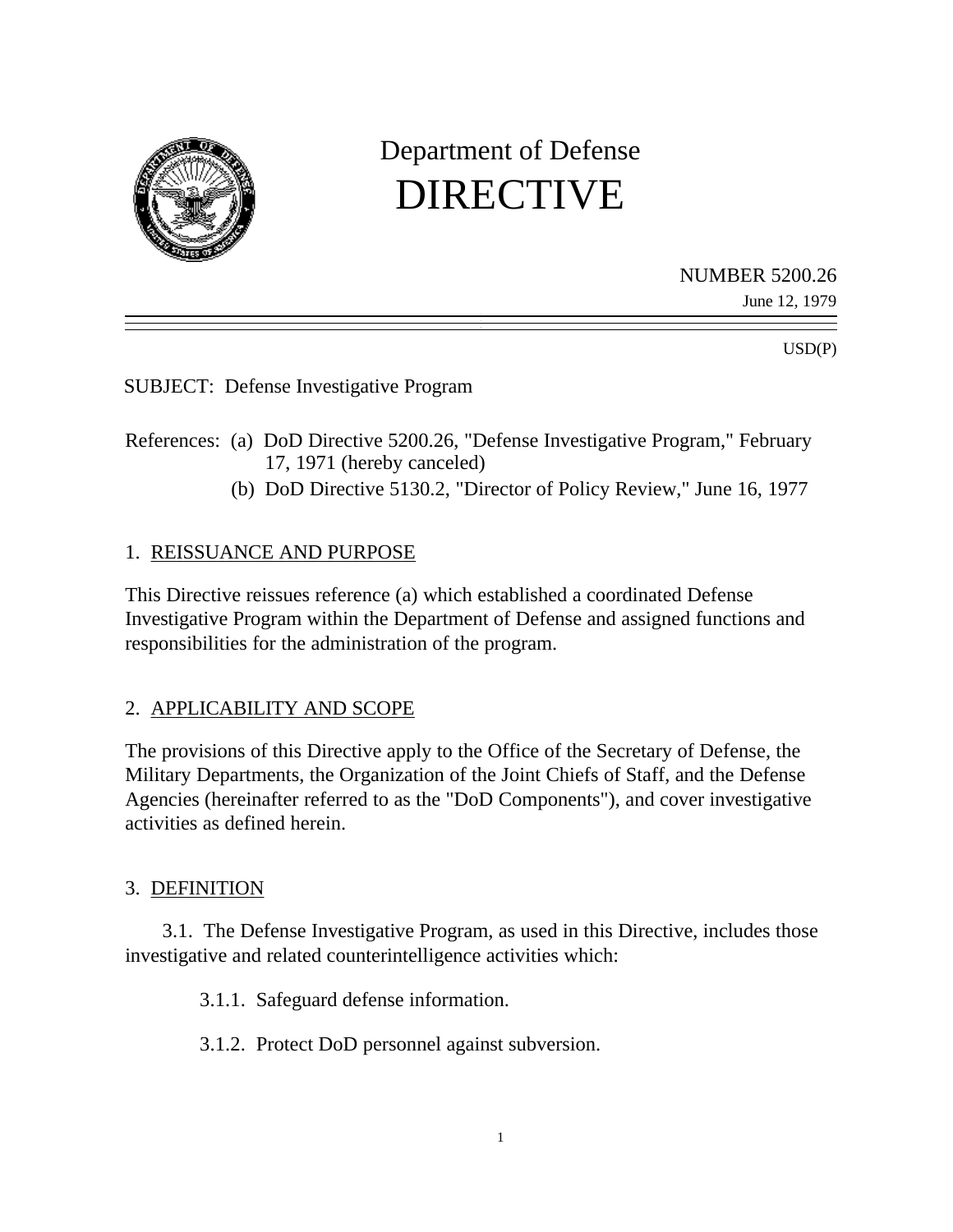3.1.3. Protect DoD functions and property, including facilities which have classified defense contracts or which have been designated officially as key defense facilities.

3.1.4. Conduct personnel security investigations for DoD personnel and contractor employees under the Defense Industrial Security Program.

3.1.5. Conduct counterintelligence surveys, services, and inspections.

3.1.6. Conduct authorized investigative activities in connection with civil disturbances within the United States, the District of Columbia, the Commonwealth of Puerto Rico, and United States' territories and possessions.

3.2. This Directive does not apply to pretrial investigations required by the Uniform Code of Military Justice, criminal investigations other than those involving the functions enumerated above, and activities incident to the acquisition of foreign intelligence or to the activities involved in ensuring communications security.

# 4. POLICY

It is the policy of the Department of Defense to establish standards, criteria, and operational guidance under senior civilian cognizance and control for a centralized Defense Investigative Program that protects national security interests while ensuring that the constitutional civil and private rights of individuals and organizations are protected.

# 5. RESPONSIBILITIES AND FUNCTIONS

5.1. The Deputy Under Secretary of Defense for Policy Review (DUSD(PR)) shall act for the Secretary of Defense in the direction, management, and review of the Defense Investigative Program. In carrying out this responsibility, the DUSD(PR) shall:

5.1.1. Establish policies for the conduct of the Defense Investigative Program.

5.1.2. Provide for program management of all counterintelligence and investigative resources within the Department of Defense.

5.1.3. Conduct or provide for inspections of program activities and monitor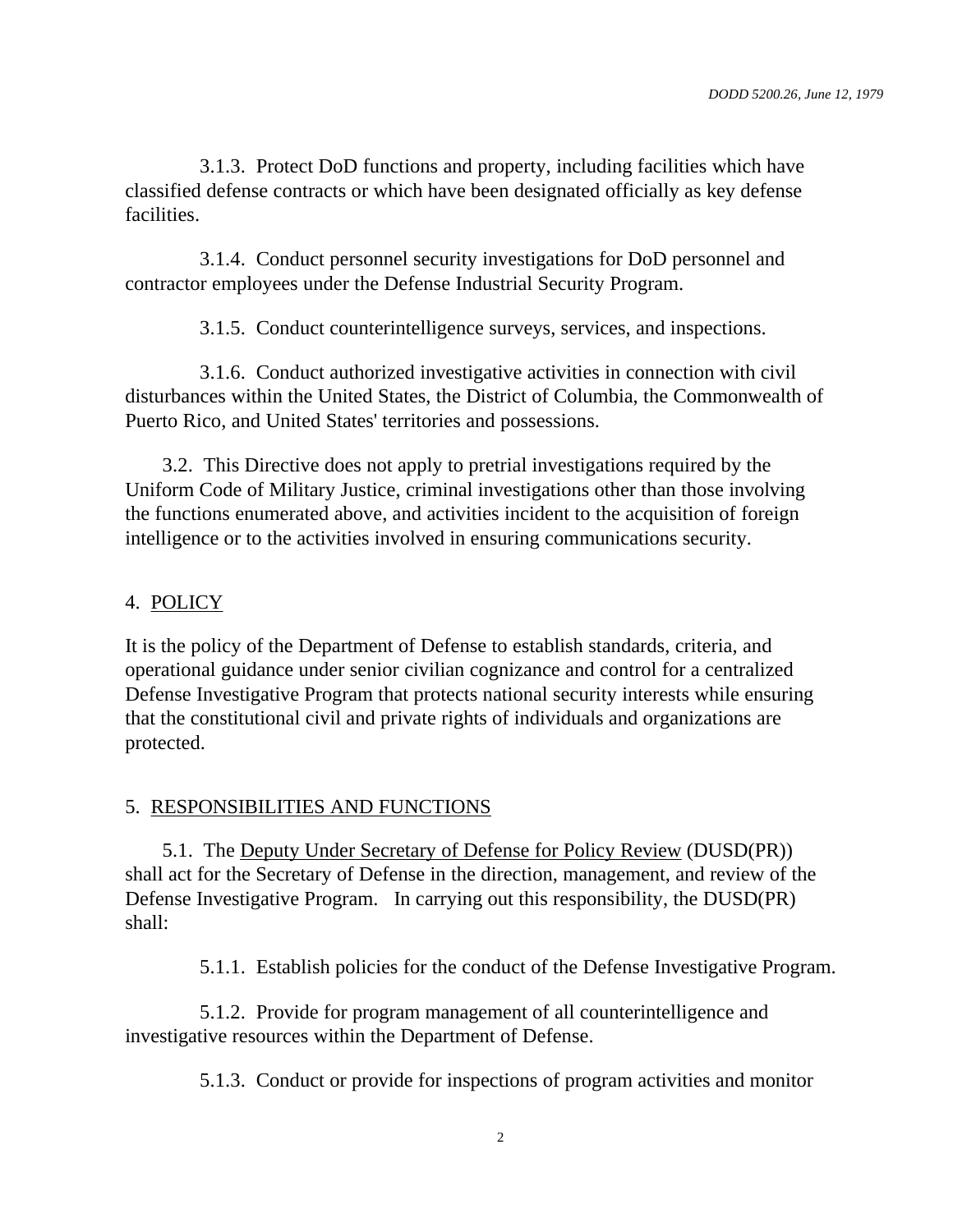program accomplishments.

5.1.4. Assign tasks to DoD Components to accomplish Defense Investigative Program objectives.

5.1.5. Review programs, budgets, and financial plans which support Defense Investigative Program activities.

5.1.6. Provide representation on boards and committees of the Defense Investigative Program.

5.1.7. Coordinate and supervise relations of DoD Components with other Government Agencies on Defense Investigative Program matters.

5.1.8. Perform other functions of the Defense Investigative Program which may be assigned by the Secretary of Defense.

5.2. The Secretaries of the Military Departments shall:

5.2.1. Assign the Under Secretary or an Assistant Secretary to be responsible for the conduct of Defense Investigative Program activities.

5.2.2. Provide management, review, and inspection of the investigative activities of their Departments, and forward a consolidated report of inspections to the DUSD(PR) annually.

5.2.3. Recommend to the DUSD(PR) changes to prescribed policies, procedures, or practices in the Defense Investigative Program.

5.2.4. Assist as required in the conduct of inspections of Defense Investigative Program activities undertaken by the DUSD(PR).